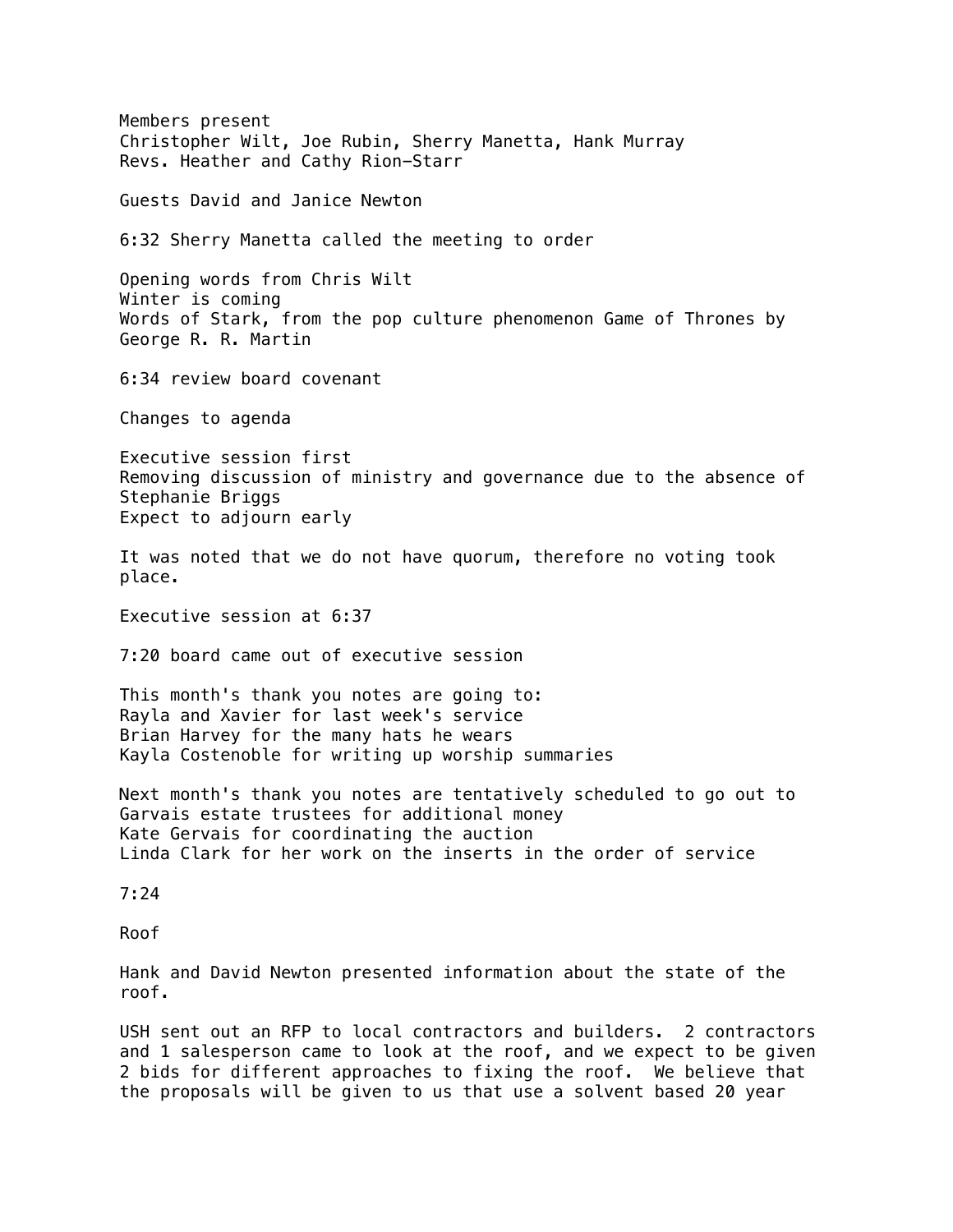surface on the majority of the roof.

Hugh said 1 choice can be done basically at any time, the other option has to be done after the winter.

A board under the stairs in January may help to let everyone know about the roof.

If it appears that time is of the essence for the roof, Hank will coordinate making all of the necessary information get out to the board. If time is less important, the board will review proposals in December and discuss it with the congregations over the next few months, and decide what to do after congregation-wide discussions.

How is the congregation going to be involved in the discussion?

A combination of holding board under the stairs and the e-news will be used to make congregants aware of the roof maintenance.

7:40 PM

Vision 2020

Focus on longer term view, as well as a focus on fiscal 2019 plans. We are doing both of those concurrently.

Taking discussions about using the upcoming board retreat to discussing taking the strategic plan to the next step.

FY 19 planning - guidance for stewardship we are currently working on.

Do we want to re-instate quarterly reports from the sub-councils?

Maybe want to make this more of an annual thing, which would allow it to be in time for the new budget

Have this start more of a continuous dialogue between the councils and the council chairs.

Cathy suggested that we implement this in January?

a) Information for the board

b) Council chairs will have a dialogue with their sub-councils

c) Inform the 2019 plan and budget and the strategic planning

goals

What are we trying to raise money for? Concrete systems, infrastructure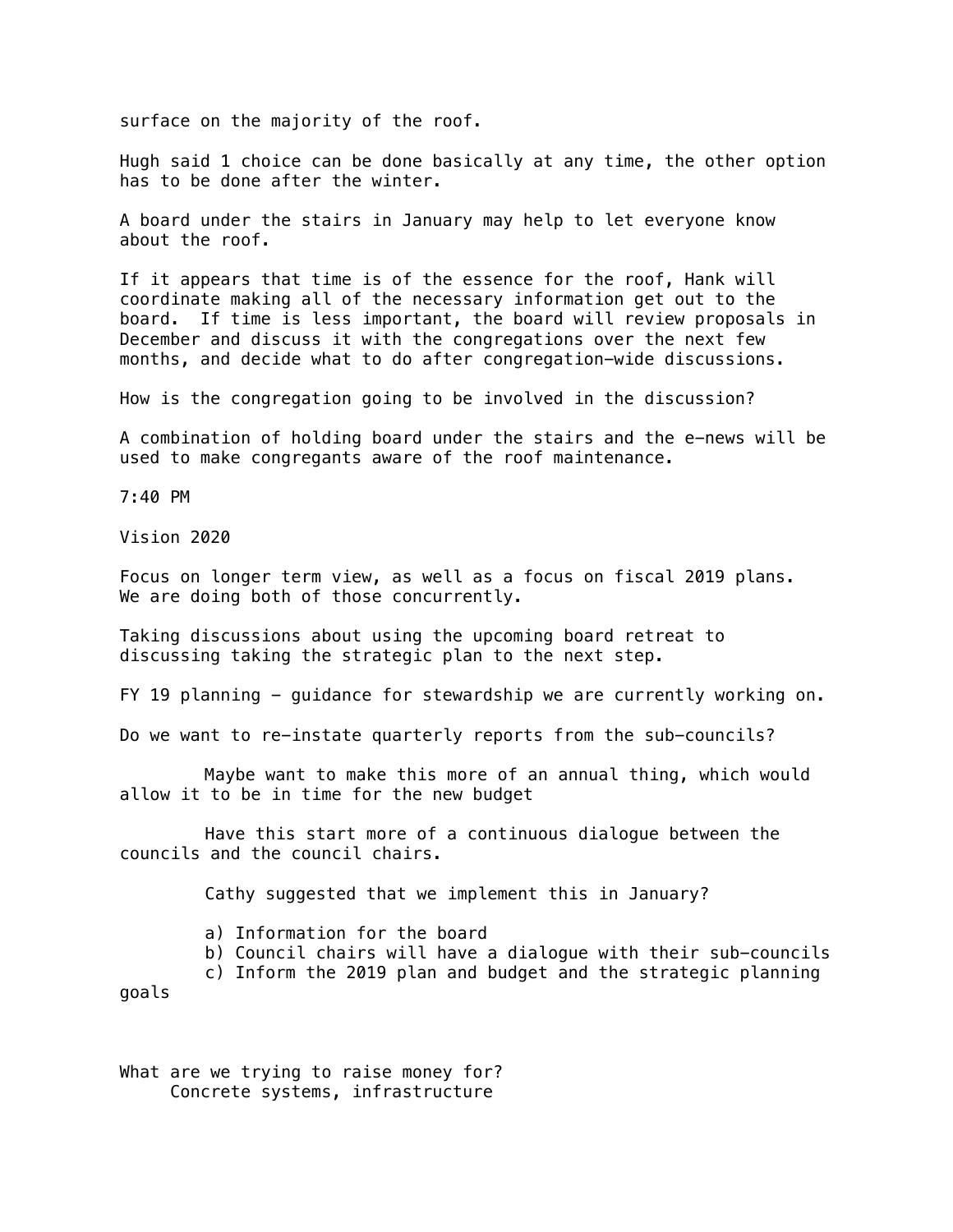Feeling good about change, about impact on ourselves, our USH community, our broader greater Hartford community

Gathering resources to implement a plan

The goal is to produce a concrete, grounded plan that details how the plan will be implemented, with the full specifics of how each option will be funded. Options are differentiated from one another in terms of what line items they continue, but for all options, the line items are completely explicit.

8:10

Stewardship

5 questions Mark Ewert asked us to tackle "Arc of stewardship" - where are we in terms of defensiveness about money What do we want to get done in future budget? Who are we trying to reach? Are there groups of people should we reached with specific messaging? \* What does our annual budget create that we can celebrate? \* Where is the congregational level, energy, temperature? "In general".

Board members answered the questions with an asterisk by writing on a piece of paper, and sharing what was written.

Stewardship is taking a post-auction reprieve, will try to craft some key messages and an overarching theme for the stewardship drive.

Stewardship team will work on developing messages and materials for the stewardship drive. They will meet with the board on January 16 meeting for the board's final review, at which point we will have trainings for the stewardship dinners.

Auction netted approximately \$6,000 at last tabulation

8:37

Safety and security

State police are hosting a program on safety in houses of worship. Hank signed up for this event, December 14 from 7:00-9:00 PM, and will report back what he learns at the events. Hank will get a small thing in the e-news to invite people to the event.

8:41

Other matters